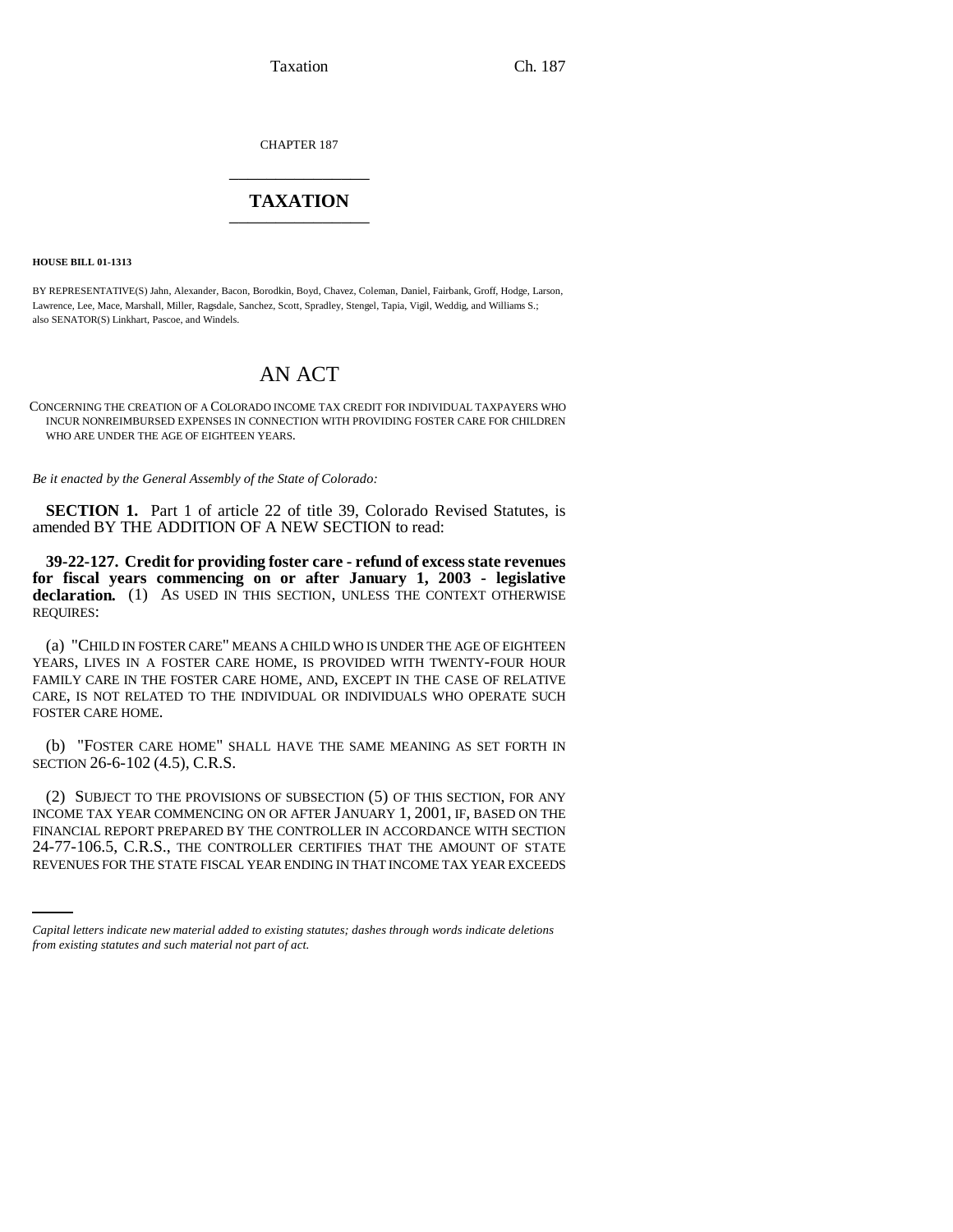THE LIMITATION ON STATE FISCAL YEAR SPENDING IMPOSED BY SECTION  $20(7)(a)$  OF ARTICLE X OF THE STATE CONSTITUTION AND THE VOTERS STATEWIDE EITHER HAVE NOT AUTHORIZED THE STATE TO RETAIN AND SPEND ALL OF THE EXCESS STATE REVENUES OR HAVE AUTHORIZED THE STATE TO RETAIN AND SPEND ONLY A PORTION OF THE EXCESS STATE REVENUES FOR THAT FISCAL YEAR, A CREDIT AGAINST THE INCOME TAX IMPOSED BY THIS ARTICLE IN THE AMOUNT OF FIVE HUNDRED DOLLARS PER FOSTER CARE HOME SHALL BE ALLOWED TO ANY RESIDENT INDIVIDUAL TAXPAYER WHO OPERATES A FOSTER CARE HOME IF THE TAXPAYER HAS INCURRED ANY NONREIMBURSED EXPENSE IN CONNECTION WITH OPERATING THE FOSTER CARE HOME DURING THE TAXABLE YEAR FOR WHICH THE CREDIT IS CLAIMED AND IF THE TAXPAYER HAS PROVIDED ONE OR MORE CHILDREN IN FOSTER CARE WITH TWENTY-FOUR HOUR FAMILY CARE IN THE TAXPAYER'S FOSTER CARE HOME FOR ONE HUNDRED EIGHTY DAYS OF THE TAXABLE YEAR FOR WHICH THE CREDIT IS CLAIMED.

(3) IF THE AMOUNT OF THE CREDIT ALLOWED PURSUANT TO THIS SECTION EXCEEDS THE AMOUNT OF INCOME TAXES OTHERWISE DUE ON THE TAXPAYER'S INCOME IN THE INCOME TAX YEAR FOR WHICH THE CREDIT IS BEING CLAIMED, THE AMOUNT OF THE CREDIT NOT USED AS AN OFFSET AGAINST INCOME TAXES IN SAID INCOME TAX YEAR SHALL NOT BE CARRIED FORWARD AS A TAX CREDIT AGAINST THE INDIVIDUAL TAXPAYER'S SUBSEQUENT YEAR'S INCOME TAX LIABILITY AND SHALL BE REFUNDED TO THE INDIVIDUAL.

(4) UPON REQUEST FROM THE DEPARTMENT OF REVENUE, THE DEPARTMENT OF HUMAN SERVICES SHALL PROVIDE TO THE DEPARTMENT OF REVENUE A LIST OF THE HOUSEHOLDS THAT ARE FOSTER CARE HOMES PURSUANT TO PARAGRAPH (b) OF SUBSECTION (1) OF THIS SECTION. THE LIST SHALL INCLUDE THE SOCIAL SECURITY NUMBER OF ANY INDIVIDUAL IN THE HOUSEHOLD WHO IS RESPONSIBLE FOR THE OPERATION OF THE FOSTER CARE HOME.

(5) (a) IF, BASED ON THE FINANCIAL REPORT PREPARED BY THE CONTROLLER IN ACCORDANCE WITH SECTION 24-77-106.5,C.R.S., THE CONTROLLER CERTIFIES THAT THE AMOUNT OF STATE REVENUES FOR THE STATE FISCAL YEAR COMMENCING ON JULY 1, 2000, EXCEEDS THE LIMITATION ON STATE FISCAL YEAR SPENDING IMPOSED BY SECTION 20 (7)(a) OF ARTICLE X OF THE STATE CONSTITUTION FOR THAT FISCAL YEAR BY LESS THAN TWO HUNDRED MILLION DOLLARS, THEN THE CREDIT AUTHORIZED BY SUBSECTION (2) OF THIS SECTION SHALL NOT BE ALLOWED FOR THE INCOME TAX YEAR COMMENCING ON JANUARY 1, 2001.

(b) IF, BASED ON THE FINANCIAL REPORT PREPARED BY THE CONTROLLER IN ACCORDANCE WITH SECTION 24-77-106.5,C.R.S., THE CONTROLLER CERTIFIES THAT THE AMOUNT OF STATE REVENUES FOR ANY STATE FISCAL YEAR COMMENCING ON OR AFTER JULY 1,2001, EXCEEDS THE LIMITATION ON STATE FISCAL YEAR SPENDING IMPOSED BY SECTION 20 (7) (a) OF ARTICLE X OF THE STATE CONSTITUTION FOR THAT FISCAL YEAR BY LESS THAN TWO HUNDRED MILLION DOLLARS, AS ADJUSTED PURSUANT TO PARAGRAPH (c) OF THIS SUBSECTION (5), THEN THE CREDIT AUTHORIZED BY SUBSECTION (2) OF THIS SECTION SHALL NOT BE ALLOWED FOR THE INCOME TAX YEAR IN WHICH SAID STATE FISCAL YEAR ENDED.

(c) (I) NO LATER THAN OCTOBER 1 OF ANY GIVEN CALENDAR YEAR COMMENCING ON OR AFTER JANUARY 1,2002, THE EXECUTIVE DIRECTOR OF THE DEPARTMENT OF REVENUE SHALL ANNUALLY ADJUST THE DOLLAR AMOUNT SPECIFIED IN PARAGRAPH (b) OF THIS SUBSECTION (5) TO REFLECT THE RATE OF GROWTH OF COLORADO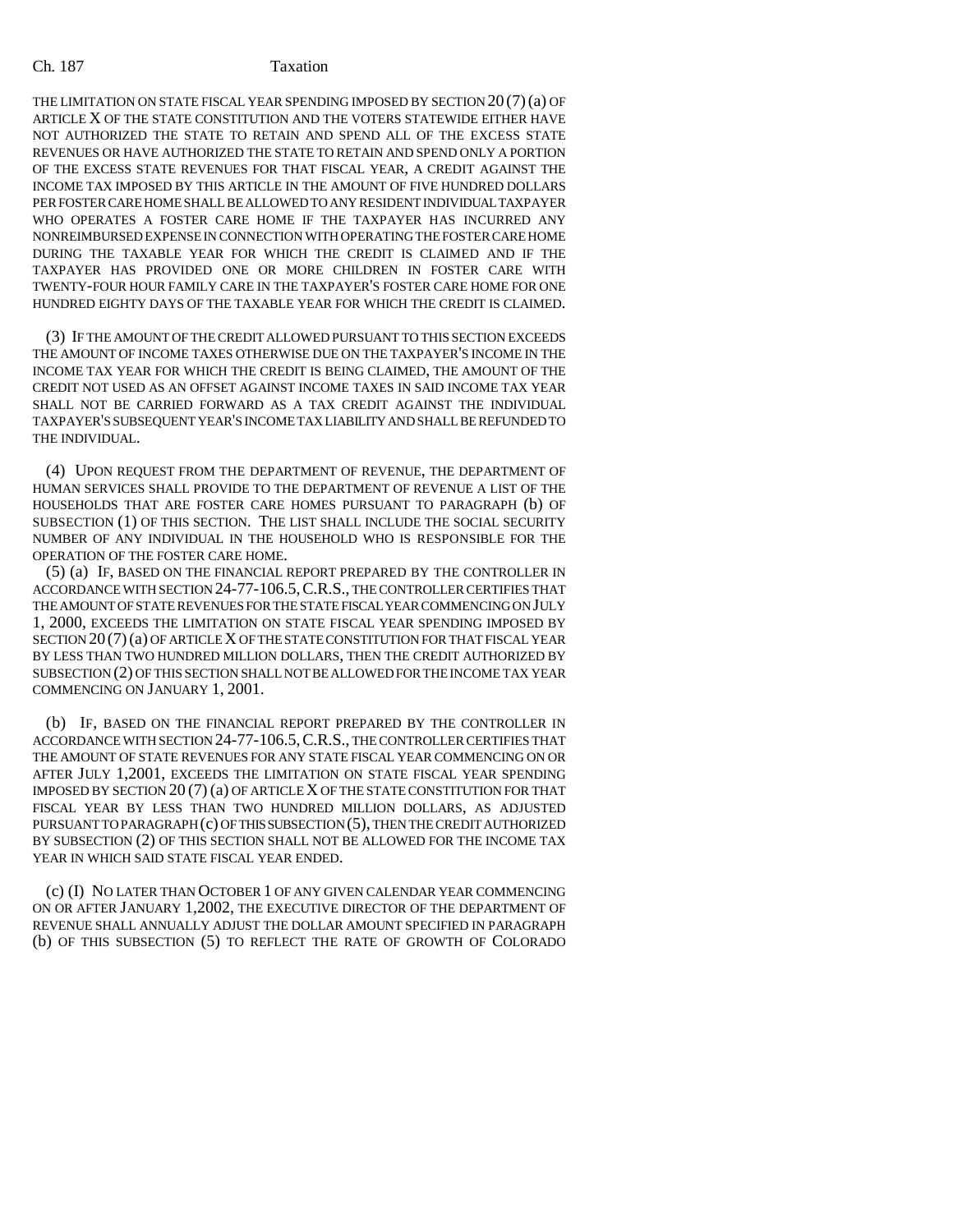Taxation Ch. 187

PERSONAL INCOME FOR THE CALENDAR YEAR IMMEDIATELY PRECEDING THE CALENDAR YEAR IN WHICH SUCH ADJUSTMENT IS MADE. FOR PURPOSES OF THIS SUBPARAGRAPH (I), "THE RATE OF GROWTH OF COLORADO PERSONAL INCOME" MEANS THE PERCENTAGE CHANGE BETWEEN THE MOST RECENT PUBLISHED ANNUAL ESTIMATE OF TOTAL PERSONAL INCOME FOR COLORADO, AS DEFINED AND OFFICIALLY REPORTED BY THE BUREAU OF ECONOMIC ANALYSIS IN THE UNITED STATES DEPARTMENT OF COMMERCE FOR THE CALENDAR YEAR IMMEDIATELY PRECEDING THE CALENDAR YEAR IN WHICH THE ADJUSTMENT IS MADE AND THE MOST RECENT PUBLISHED ANNUAL ESTIMATE OF TOTAL PERSONAL INCOME FOR COLORADO, AS DEFINED AND OFFICIALLY REPORTED BY THE BUREAU OF ECONOMIC ANALYSIS IN THE UNITED STATES DEPARTMENT OF COMMERCE FOR THE CALENDAR YEAR PRIOR TO THE CALENDAR YEAR IMMEDIATELY PRECEDING THE CALENDAR YEAR IN WHICH THE ADJUSTMENT IS MADE.

(II) UPON CALCULATING THE ADJUSTMENT OF SAID DOLLAR AMOUNT IN ACCORDANCE WITH SUBPARAGRAPH (I) OF THIS PARAGRAPH (c), THE EXECUTIVE DIRECTOR SHALL NOTIFY IN WRITING THE EXECUTIVE COMMITTEE OF THE LEGISLATIVE COUNCIL CREATED PURSUANT TO SECTION 2-3-301 (1), C.R.S., OF THE ADJUSTED DOLLAR AMOUNT AND THE BASIS FOR THE ADJUSTMENT. THE WRITTEN NOTIFICATION SHALL BE GIVEN WITHIN FIVE WORKING DAYS AFTER SUCH CALCULATION IS COMPLETED, BUT THE WRITTEN NOTIFICATION SHALL BE GIVEN NO LATER THAN OCTOBER 1 OF THE CALENDAR YEAR.

(III) IT IS THE FUNCTION OF THE EXECUTIVE COMMITTEE OF THE LEGISLATIVE COUNCIL TO REVIEW AND APPROVE OR DISAPPROVE SUCH ADJUSTMENT OF SAID DOLLAR AMOUNT WITHIN TWENTY DAYS AFTER RECEIPT OF THE WRITTEN NOTIFICATION FROM THE EXECUTIVE DIRECTOR. ANY ADJUSTMENT THAT IS NOT APPROVED OR DISAPPROVED BY THE EXECUTIVE COMMITTEE WITHIN SAID TWENTY DAYS SHALL BE AUTOMATICALLY APPROVED; EXCEPT THAT, IF WITHIN SAID TWENTY DAYS THE EXECUTIVE COMMITTEE SCHEDULES A HEARING ON SUCH ADJUSTMENT, AUTOMATIC APPROVAL SHALL NOT OCCUR UNLESS THE EXECUTIVE COMMITTEE DOES NOT APPROVE OR DISAPPROVE SUCH ADJUSTMENT AT THE CONCLUSION OF THE HEARING. ANY HEARING CONDUCTED BY THE EXECUTIVE COMMITTEE PURSUANT TO THIS SUBPARAGRAPH (III) SHALL BE CONCLUDED NO LATER THAN TWENTY-FIVE DAYS AFTER RECEIPT OF THE WRITTEN NOTIFICATION FROM THE EXECUTIVE DIRECTOR.

(IV) (A) IF THE EXECUTIVE COMMITTEE OF THE LEGISLATIVE COUNCIL DISAPPROVES ANY ADJUSTMENT OF SAID DOLLAR AMOUNT CALCULATED BY THE EXECUTIVE DIRECTOR PURSUANT TO THIS PARAGRAPH (c), THE EXECUTIVE COMMITTEE SHALL SPECIFY THE ADJUSTED DOLLAR AMOUNT TO BE UTILIZED BY THE EXECUTIVE DIRECTOR. ANY ADJUSTED DOLLAR AMOUNT SPECIFIED BY THE EXECUTIVE COMMITTEE PURSUANT TO THIS SUB-SUBPARAGRAPH (A) SHALL BE CALCULATED IN ACCORDANCE WITH THE PROVISIONS OF THIS SUBSECTION (5).

(B) FOR THE PURPOSE OF DETERMINING WHETHER THE CREDIT AUTHORIZED BY SUBSECTION (2) OF THIS SECTION IS TO BE ALLOWED FOR ANY GIVEN INCOME TAX YEAR, THE EXECUTIVE DIRECTOR SHALL NOT UTILIZE ANY ADJUSTED DOLLAR AMOUNT THAT HAS NOT BEEN APPROVED PURSUANT TO SUBPARAGRAPH (III) OF THIS PARAGRAPH (c) OR OTHERWISE SPECIFIED PURSUANT TO SUB-SUBPARAGRAPH (A) OF THIS SUBPARAGRAPH (IV).

(V) IF ONE OR MORE BALLOT QUESTIONS ARE SUBMITTED TO THE VOTERS AT A